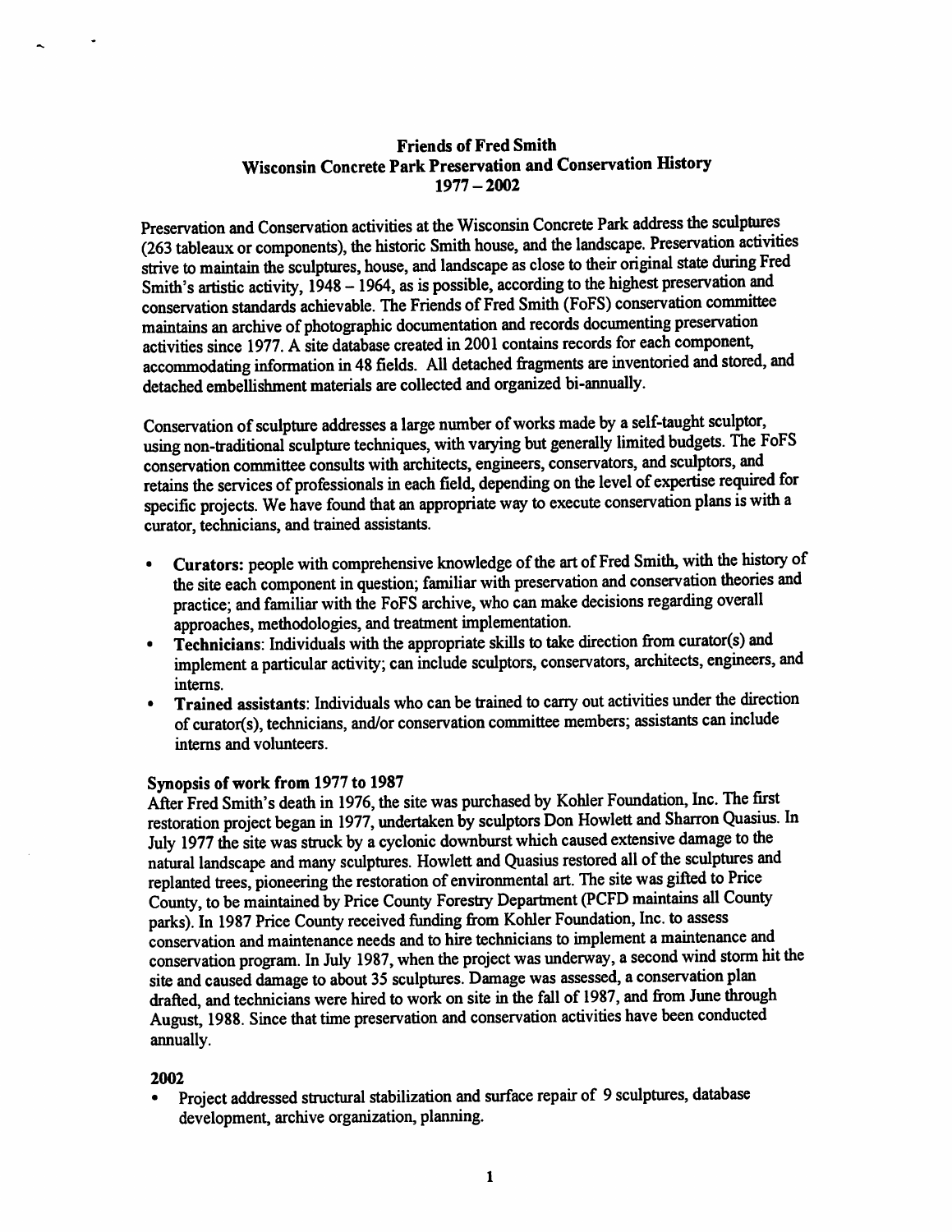- Veterans' Memorial completed and dedicated.
- A sculpture (male figure) with a high degree of integrity to its original condition was moved to the John Michael Kohler Arts Center, Sheboygan, WI, so an example of Smith's work will be preserved in perpetuity, and on view indefinitely, in a museum environment.
- Exterior construction of new educational programming and conservation studio completed; interior to be built out when funding is available.

### 2001

- Major footing excavation and interior structural stabilization of 3 figures.
- Preparation and reattachment of 11 detached arms.
- Armature preparation and surface treatment of 6 deer legs.
- Interns from University of Wisconsin-Madison worked on surface treatment of 60 sculptures.
- Construction of new educational programming and conservation studio begim.

# 2000

- Archive organization.
- Consultation with engineers from Construction Technologies Laboratory, Skokie, IL, on structural stabilization methodologies. CTL reviewed method for stabilization of Paul Bunyan<br>figure and other works.
- Mortar analysis and color matching by CTL petrographer completed.
- Site condition report updated, detached glass collected.
- Fund raising for 2001 conservation project.
- Plans began on the design of a new educational programming and conservation studio.

# 1999

- Construction Technologies Laboratory report completed and submitted.
- Rock Garden room interpretation and exhibit prepared; interpretive rock garden installed.
- Interns from the University of Wisconsin-Madison worked on surface treatment of sculptures. All sculptures measured, dimensions recorded for archival documentation. • Site drainage improved.
- 

# 1998

- Horoscope, sound, and other diagnostic testing done by the Construction Technologies
- Laboratory, Skokie, IL.<br>Structural and surface repair to 7 sculptures.
- Deteriorated footings removed from 5 sculptures and 2 tableaux, and replaced.
- Collection of detached glass, and other tasks.
- New information area and other exterior renovations constructed by Wisconsin Conservation
- Corps.<br>FoFS celebrates the 50<sup>th</sup> anniversary of Fred Smith's first sculpture and the beginning of construction of the Wisconsin Concrete Park.

# 1997

- Guided by recommendations in sculpture conservator Andrezj Dajnowski's survey and report, sculptures cleaned of biological growth, detached appendages reattached to 2 sculptures; metal components treated with corrosion converter; cracks in sculptures filled
- Architect retained to design sculpture covering system; this project has been researched and discussed but never implemented. Six tableaux with wooden wagons, buggies, or sleighs are covered with systems allowing sculptures to breathe each winter.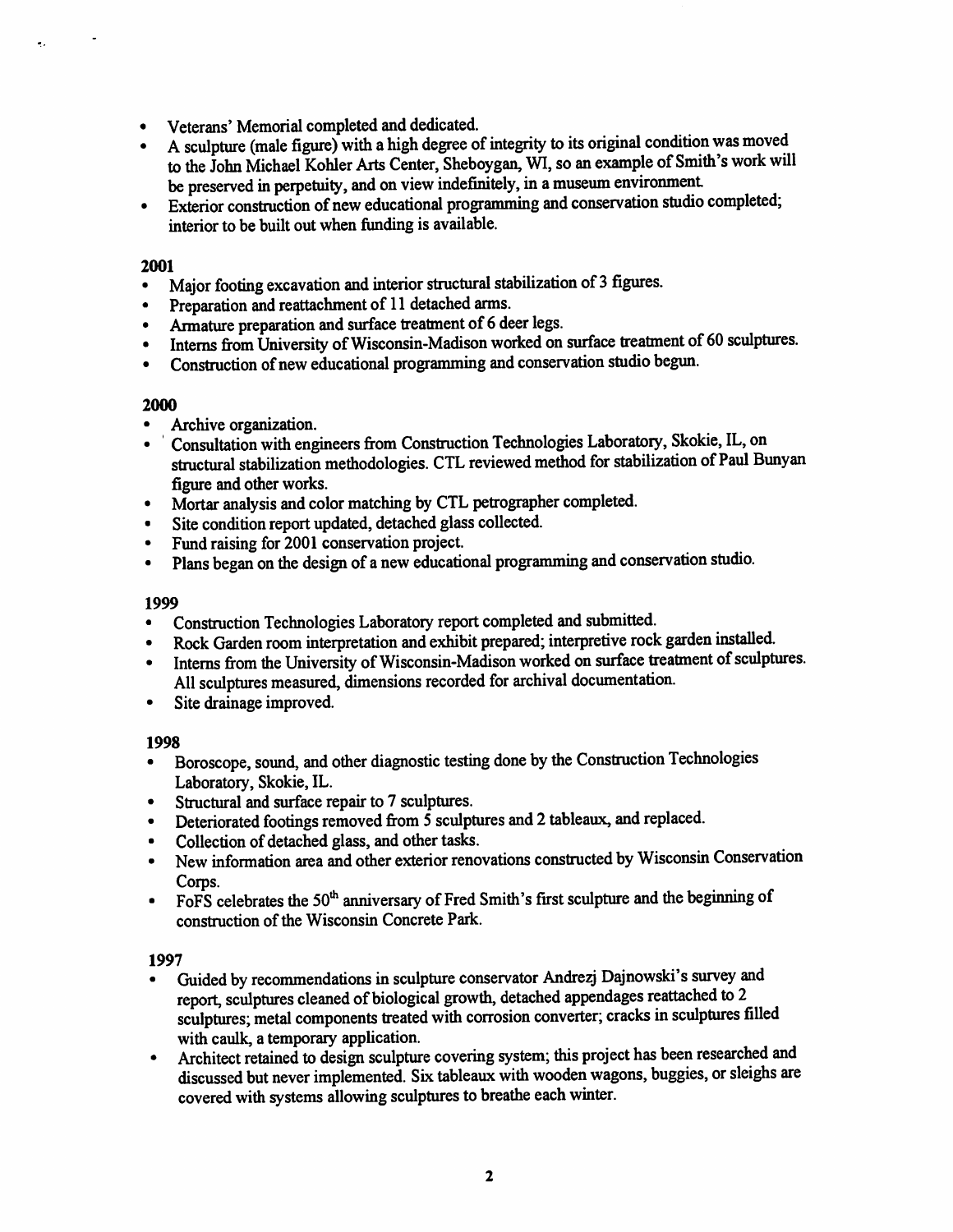- The 1991 version of The Art of Fred Smith revised and republished, with a self-guided tour brochure.
- Conservation committee designed renovations to Smith house exterior, including visitor orientation area and display cases.

# 1996

è.

- Conservator Andrezj Dajnowski retained to survey the site; his report and recommendations
- submitted in August.<br>Intermodal Surface Transportation Efficiency Act (ISTEA) conservation project completed; begun in 1994, project addressed the conservation of all tableaux with wooden elements, including harnesses, buggies, wagons, and sleighs, and all original wheels. The design of #21 sleigh (original completely deteriorated) was replicated exactly in stainless steel by the fabrication shop of Marquip, Inc. Wagons were pamted by local boy scouts; one scout received his Eagle Award for work on the project; Budweiser Clydesdale wagon replicated to its original design, using all available original parts; Smith's informational signs repainted. • Handicapped accessible ramp constructed.
- 

- 1995<br>• ISTEA project continues. Eleven anodized aluminum plaques are designed and produced to replicate Fred Smith's original designs and texts in a permanent medium; work continues on wagon and buggy restoration. All metal components treated with corrosion converter; wagon and buggy restoration. All metal components treated with corrosion converter;<br>(descending place until 200 unstable figures fitted with cribbing systems (these systems remain in place until 2001, when a system for stabilizing figures has been determined, after much research).<br>Rotting wood armatures removed from 27 horse sculpture interiors.
- 
- New parking area created and driveway re-paved.

# 1994

- Work begins on Intermodal Surface Transportation Efficiency Act (ISTEA) Transportation Enhancements Program grant project: treatments researched; wagon wheels and wooden components receive treatment; research on anodized aluminum plaques begins; glass and
- Driveway entrance widened to accommodate increased traffic; one sculpture moved to allow
- this change.<br>• Areas of original paint consolidated on 5 sculptures.
- Conservator Anton Rajer retained to survey site conditions; report submitted in September.
- Preservation architect William Coney retained to survey site conditions; report submitted in October.

# 1993

- Site condition report completed; research into a new methodology for the structural stabilization and surface conservation is sought, beginning several years of research and consultation.
- Intermodal Surface Transportation Efficiency Act (ISTEA) fimds approved but not allocated.
- First Theatre Nana performance production inspires community involvement in site. Founders continue to work to establish Friends of Fred Smith.

# 1992

• Momentum and funding decrease drastically. Little work conducted. Founders work to create a not-for-profit support organization, Friends of Fred Smith.

1991